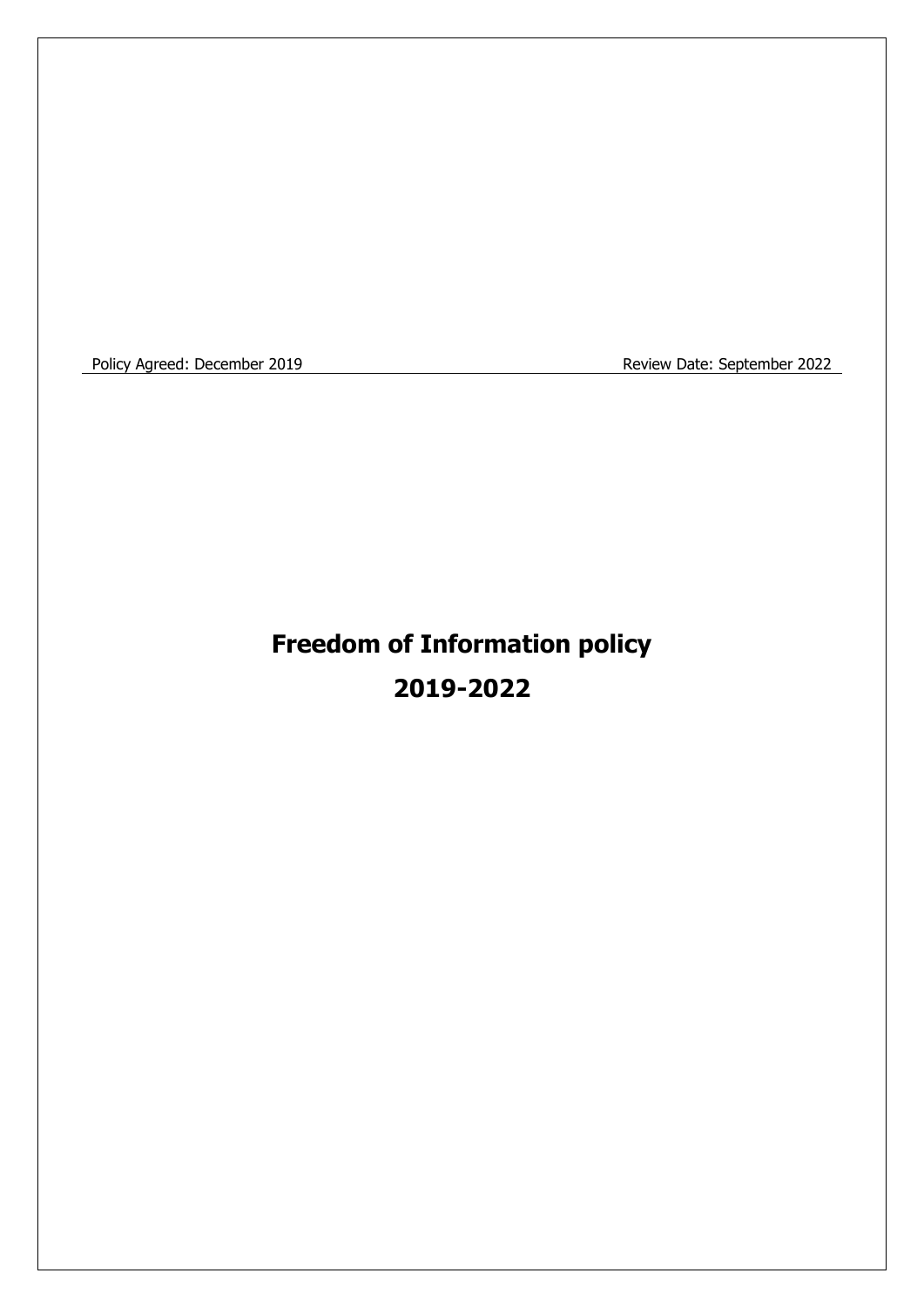## **Hampreston First School - Freedom of Information Policy**

#### **Rationale**

Hampreston C.E V.A First School is committed to complying with and implementing the provisions of the Freedom of Information Act (2012) and related legislation. This provides a general entitlement to any person to be able to access information held by school, subject to exemptions and conditions laid down by law. The **Freedom of Information Act** and the DPA **2018** come under the heading of **information** rights and are regulated by the ICO. When a person makes a request for their own **information**, this is a data protection subject access request.

#### **Scope**

This policy applies to all information held by Hampreston C.E V.A First School regardless of how it was created or received. It applies irrespective of the media on which the information is stored and whether the information is recorded on paper or held electronically. The Act's powers are fully retrospective and thus information is accessible no matter how old it may be. Similarly, information in draft form will also be accessible under the Act.

It should be noted that access to personal information (that is information from which a living individual can be identified) is still governed under the Data Protection Act 2018. Requests for access to such information will be governed in line with the requirements of this legislation.

#### **Dealing with Requests**

Hampreston C.E V.A First School will offer advice and assistance to anybody wishing to make a request for information. We are committed to dealing with requests within statutory guidelines, which means that a response will be made no more than 20 school days from the date of request and more speedily if possible. This will be extended in specific circumstances on legal advice in connection with the public interest test. However, school is committed to providing a prompt service and every attempt will be made to provide the information earlier than the expiry of the 20 school day period. Repeated or vexatious requests for information will be refused. School will claim exemptions as appropriate whilst maintaining a commitment to openness, scrutiny and the public interest. School will put in place an appropriate procedure for measuring the public interest when considering a qualified (also known as "non-absolute") exemption which requires such a test.

Any request in writing will be considered a Freedom of Information request including those received by email and fax. There is no need for requests to indicate that they are made under the Act and all requests will be dealt with under this policy. School reserves the right to refuse requests where the cost of locating, retrieving and editing (where necessary) the information would exceed the statutory maximum (currently £450).

Hampreston C.E V.A First School recognises that requests for environmental information may be made over the telephone and that different exemptions apply.